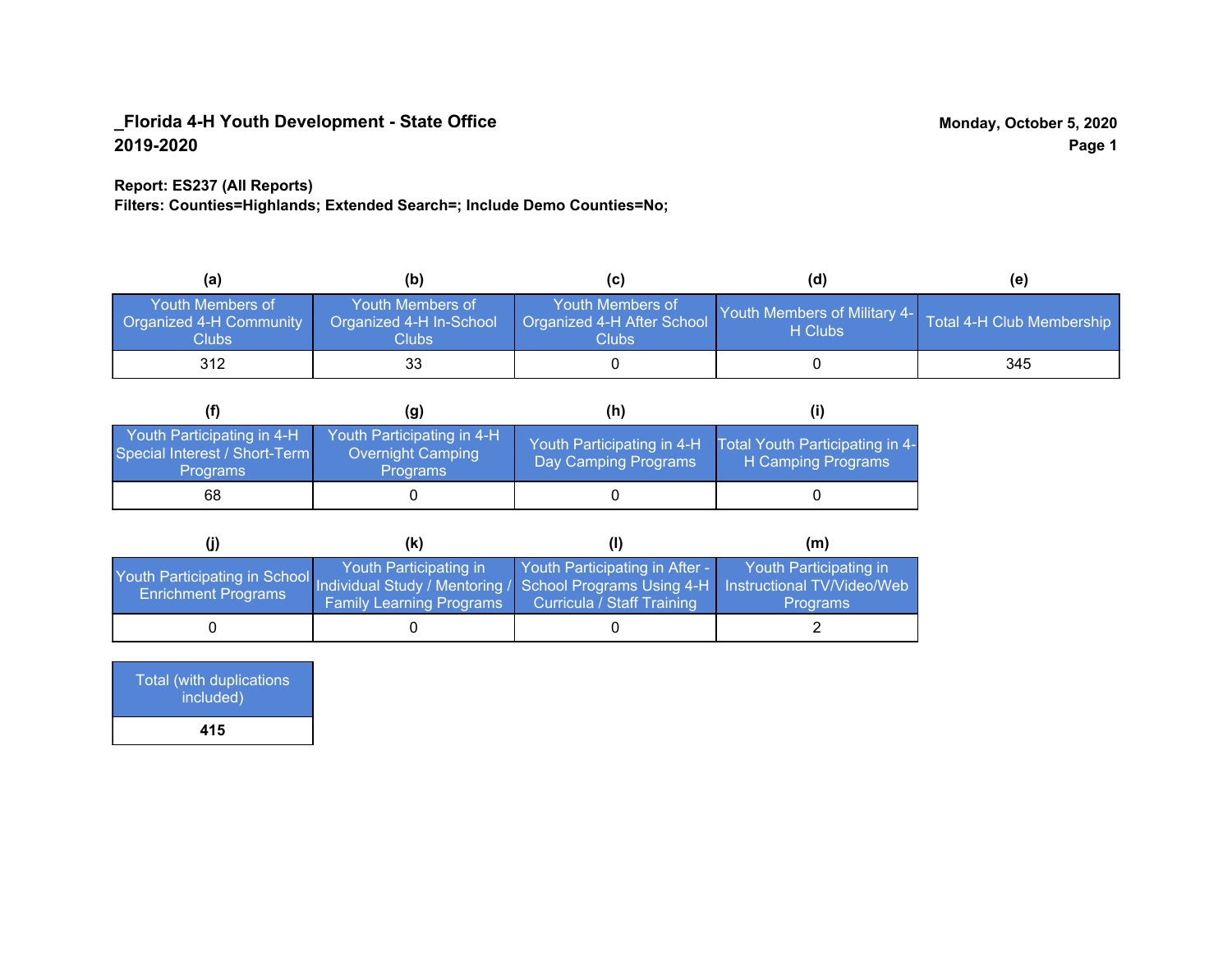**Report: ES237 (All Reports)**

**Filters: Counties=Highlands; Extended Search=; Include Demo Counties=No;**

## **School Grade (duplications eliminated)**

| Kinder | 1st | 2nd\ | <b>3rd</b> | 4th | 5th | 6th | 7th | 8th            | 9th | 10th | 11th | $\vert$ 12th | <b>Post HS Not in School Special</b> | Total |
|--------|-----|------|------------|-----|-----|-----|-----|----------------|-----|------|------|--------------|--------------------------------------|-------|
| 18     | 16  | 15   | 28         | 31  |     | 35  | 36  | $\Omega$<br>ບ∣ | דר  | 21   |      |              |                                      | 326   |

# **Gender of 4-H Youth Participants (duplications eliminated)**

| Male | Female | Total |
|------|--------|-------|
| 165  | 161    | 326   |

# **Place of Residence of 4-H Youth Participants (duplications eliminated)**

| ∣ Farm | Towns of under 10,000 and<br>rural non-farm | Towns and cities (10,000-<br>50,000), and their suburbs | Suburbs of cities of over<br>50,000 | Central cities of over 50,000 | Total |
|--------|---------------------------------------------|---------------------------------------------------------|-------------------------------------|-------------------------------|-------|
| 72     |                                             | 143                                                     | 34                                  |                               | 326   |

## **Total 4-H Youth Participants (duplications eliminated)**

**Total** 

**<sup>326</sup> Note: The four totals on this page should all match.**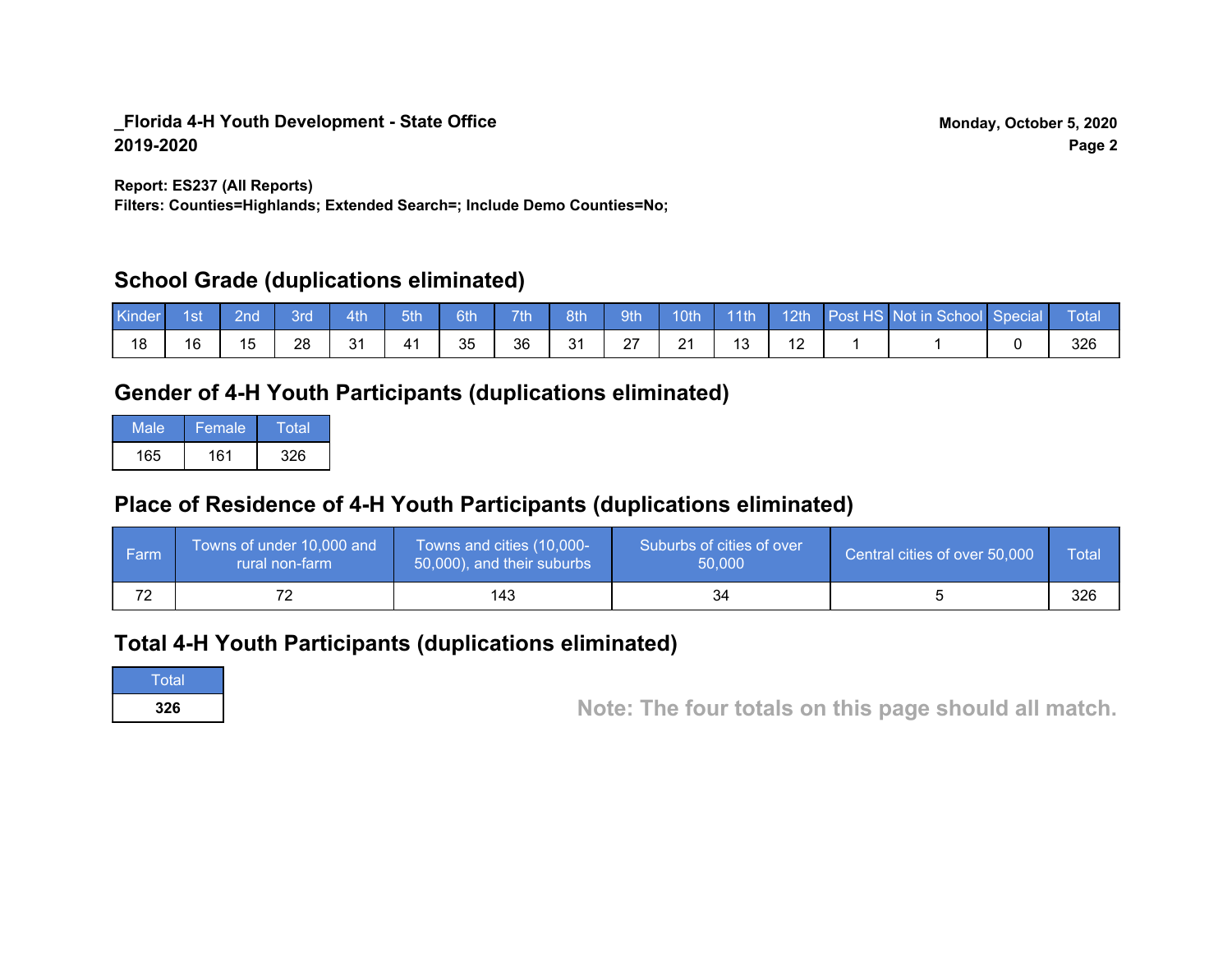**Report: ES237 (All Reports)**

**Filters: Counties=Highlands; Extended Search=; Include Demo Counties=No;**

| <b>ETHNICITY</b>          | <b>TOTAL YOUTH</b> |
|---------------------------|--------------------|
| <b>Hispanic or Latino</b> | 36                 |
| Not Hispanic or Latino    | 290                |

Directions: Type in the appropriate numbers for your project. Ethnicity is separate from race. YOu should indicate an ethnicity category for each participant and all racial categories that apply to each participant (i.e. a participant of more than one race would be recorded in each applicable racial category). Ideally, your total participants should equal the total of numbers in your ethicity section. Totals of racial categories will be equal to or greater than your total participants if they all report racial information.

4-H Youth Participants: Any youth taking part in programs provided as a result of action by extension personnel (professional. Paraprofessional. And volunteer). This includes youth participation in programs conducted through 1862, 1890, and 1994 land-grant universities, EFNEP, urban gardening, and other programs that may not actually use the 4-H name and emblem with participants.

| <b>RACE</b>                               | <b>TOTAL YOUTH</b> |
|-------------------------------------------|--------------------|
| American Indian or Alaskan Native         | 1                  |
| Asian                                     | 2                  |
| <b>Black or African American</b>          | 2                  |
| Native Hawaiian or other Pacific Islander | O                  |
| White                                     | 304                |
| Youth Indicating More Than One Race       | 2                  |
| <b>Undetermined</b>                       | 15                 |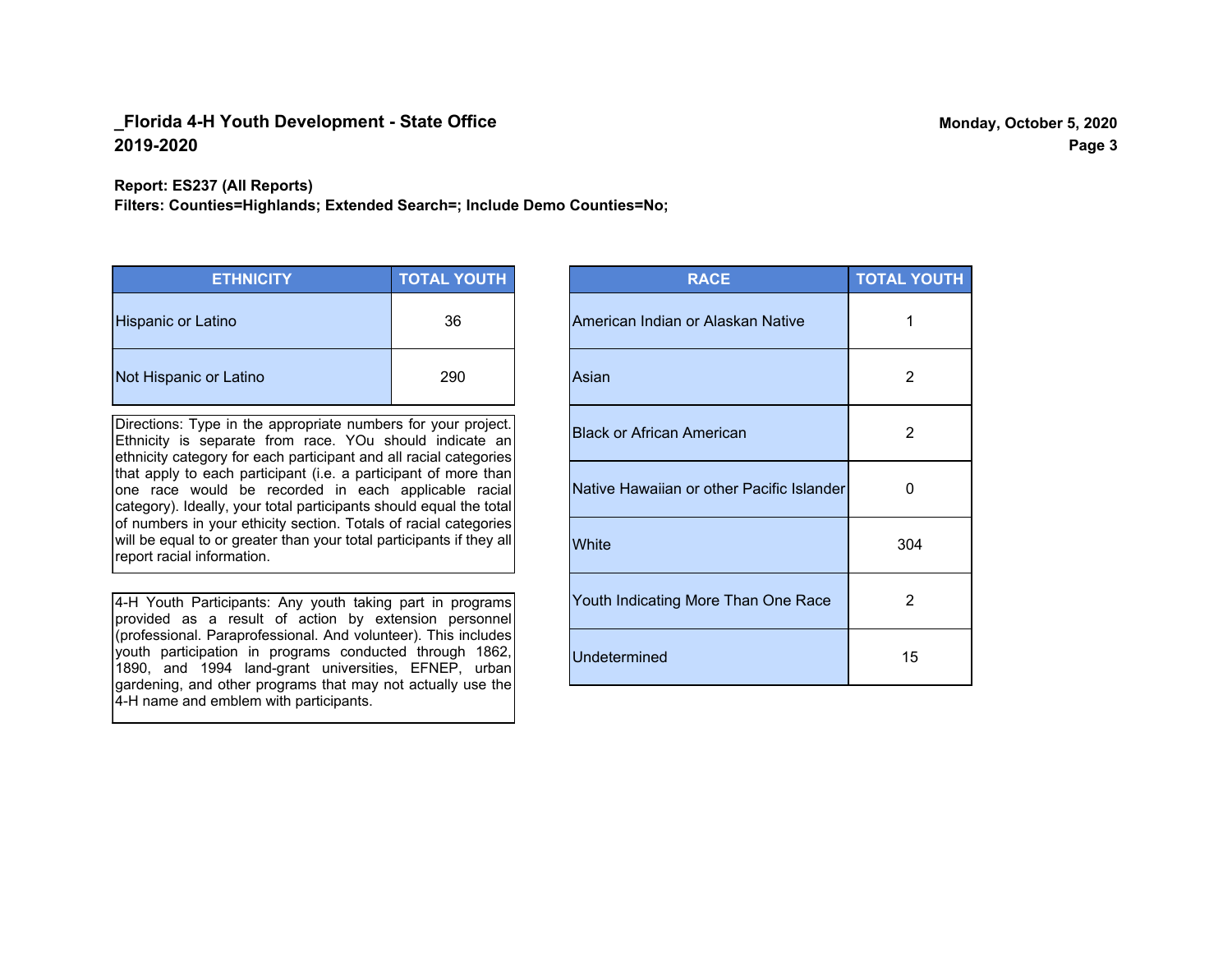**Report: ES237 (All Reports)**

**Filters: Counties=Highlands; Extended Search=; Include Demo Counties=No;**

| Total Number of<br>Adult Volunteers | <b>Total Number of</b><br><b>Youth Volunteers</b> | Total |
|-------------------------------------|---------------------------------------------------|-------|
| 17                                  | 29                                                |       |

Adult Volunteer: Unpaid support for the 4-H program by an individual beyond high school age.

Youth Volunteer: Unpaid support for the 4-H program by a person who has not yet graduated from high school.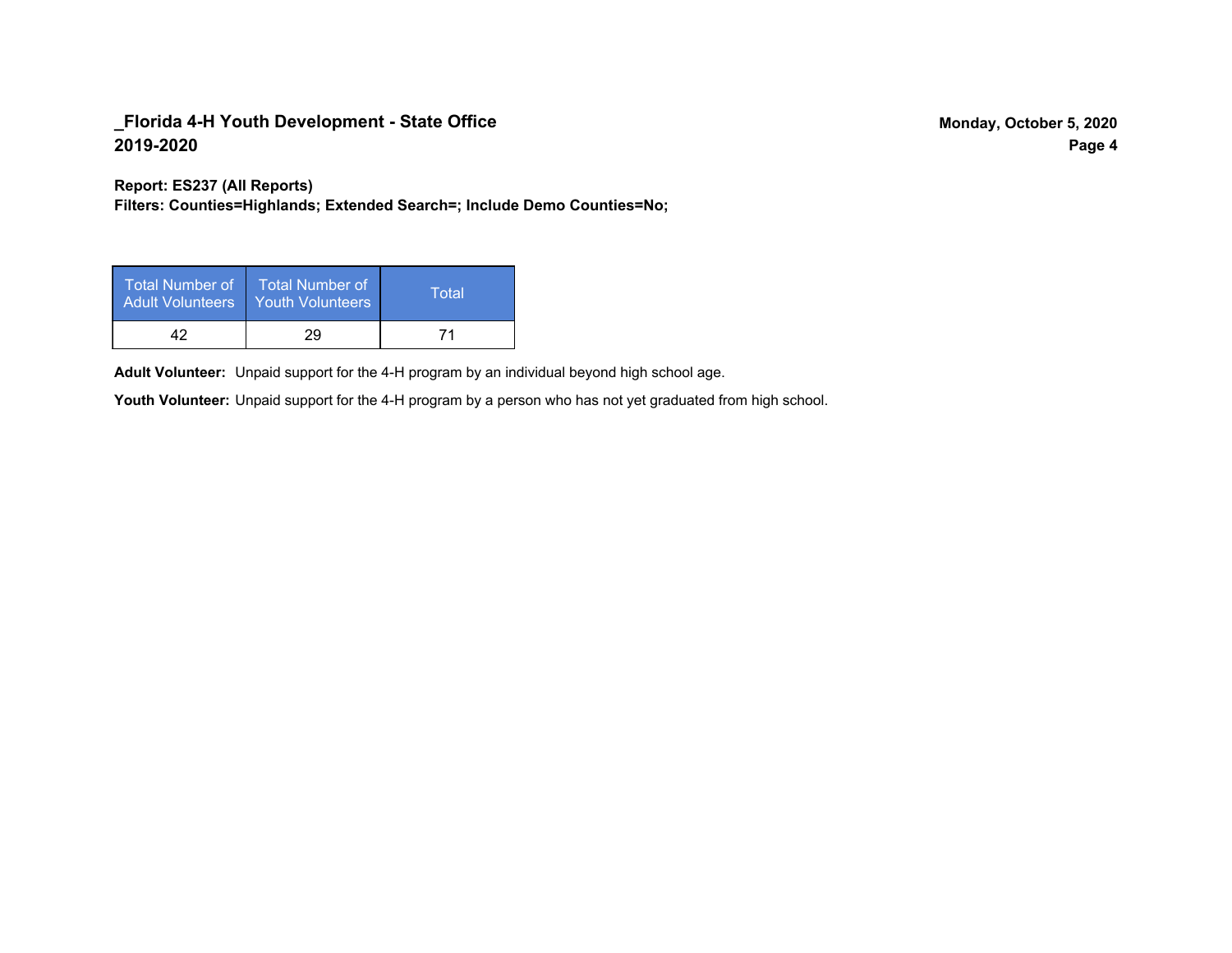**Biological Sciences**

#### **Filters: Counties=Highlands; Extended Search=; Include Demo Counties=No; Report: ES237 (All Reports)**

# **Ag in the Classroom** : Agriculture Awareness 3 \_School Enrichment - Agriculture Awareness 0 \_School Enrichment - Pizza Garden 0 3 **Animals** (4-H Cloverbuds- ANIMALS & PETS)-retired project 4 (CAGED BIRDS) Retired Project 0 (GOATS) Retired Project 0 (GOATS-Pygmy) Retired Project 0 (HORSE -Advanced Horsemanship) Retired Project 0 (HORSE -Horsemanship Science) Retired Project 0 (LLAMAS AND ALPACAS)-retired project 0 (POCKET PETS) Retired Project 0 ANIMAL SCIENCES 0  $BEEF$  33  $\blacksquare$  CATS  $\blacksquare$  3 **DAIRY CATTLE** 5 DOGS 6 GOATS (Dairy) 0 GOATS (Meat) 11 HORSE 6 HORSE (Horseless Horse) 1 PETS and the contract of the contract of the contract of the contract of the contract of the contract of the contract of the contract of the contract of the contract of the contract of the contract of the contract of the c POULTRY 3 RABBITS 18 sheep to the control of the control of the control of the control of the control of the control of the control of the control of the control of the control of the control of the control of the control of the control of the SWINE 75 166

| <u>sivival colonico</u>                               |          |
|-------------------------------------------------------|----------|
| (4-H Cloverbuds-SCIENCE & TECHNOLOGY) Retired Project | $\Omega$ |
| (Marine/Aquatic-AQUARIUMS) Retired Project            | 0        |
| (Marine/Aquatic-WETLANDS) Retired Project             | 0        |
| (Sciences-WINGS) Retired Project                      | 0        |
| (Wildlife - Bats) Retired Project                     | $\Omega$ |
| (Wildlife - Butterflies- WINGS) Retired Project       | $\Omega$ |
|                                                       |          |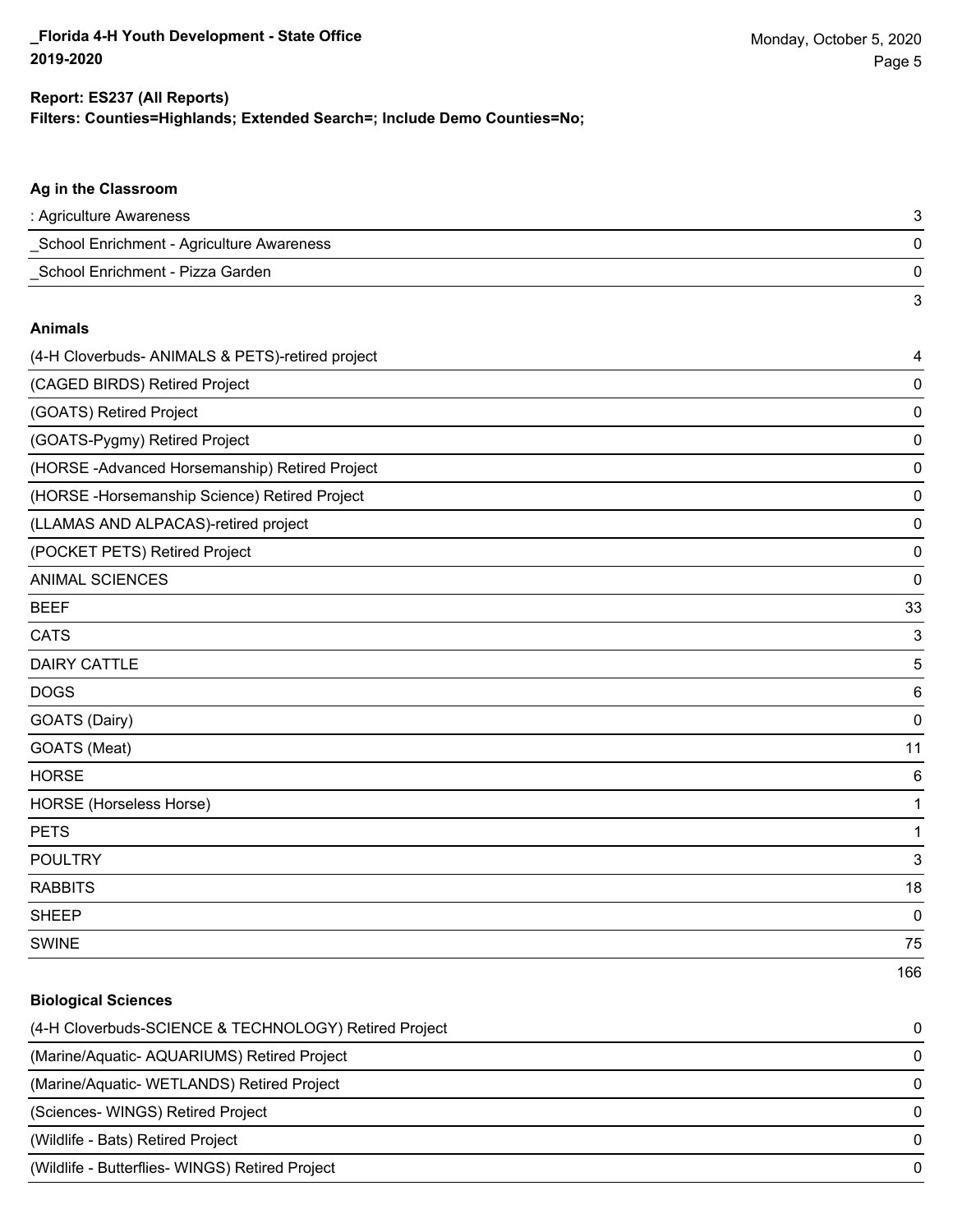#### **Report: ES237 (All Reports)**

**Filters: Counties=Highlands; Extended Search=; Include Demo Counties=No;**

| (Wildlife- BLUEBIRDS) Retired Project                      | $\pmb{0}$   |
|------------------------------------------------------------|-------------|
| : ABCs of ENTOMOLOGY                                       | $\mathbf 0$ |
| : Entomology-Apiary/Beekeeping                             | $\mathbf 0$ |
| : Meat Sciences                                            | 0           |
| : Natural Sciences                                         | $\mathbf 0$ |
| School Enrichment - Embryology                             | 0           |
| School Enrichment- Natural Sciences                        | $\mathbf 0$ |
| INSECTS (ENTOMOLOGY)                                       | 1           |
| MARINE SCIENCE AND AQUATIC SCIENCES                        | 1           |
| <b>SCIENCE DISCOVERY</b>                                   | 13          |
| <b>VETERINARY SCIENCE</b>                                  | 5           |
|                                                            | 20          |
| <b>Civic Engagement</b>                                    |             |
| (4-H Cloverbuds- CITIZENSHIP)-retired project              | 0           |
| (Citizenship-INTERGENERATIONAL) Retired Project            | $\mathbf 0$ |
| <b>CITIZENSHIP</b>                                         | 1           |
| CITIZENSHIP-COMMUNITY SERVICE                              | 5           |
| <b>CULTURAL AND GLOBAL EDUCATION</b>                       | 0           |
|                                                            | 6           |
| <b>Communications and Expressive Arts</b>                  |             |
| (4-H Cloverbuds- COMMUNICATIONS) Retired Project           | 0           |
| (4-H Cloverbuds- VISUAL-LEISURE ARTS) Retired Project      | 0           |
| (FILMMAKING) Retired Project                               | 0           |
| (LEISURE ARTS- Arts & Crafts) Retired Project              | 0           |
| (Leisure Arts- COLLECTIBLES) Retired Project               | 0           |
| (PHOTOGRAPHY) Retired Project                              | 0           |
| (PUBLIC SPEAKING) Retired Project                          | $\pmb{0}$   |
| (VISUAL ARTS) Retired Project                              | 0           |
| _School Enrichment - 4-H Tropicana Public Speaking Program | 0           |
| <b>COMMUNICATIONS AND PUBLIC SPEAKING</b>                  | 3           |
| <b>EXPRESSIVE ARTS</b>                                     | 10          |
| <b>VISUAL ARTS</b>                                         | 8           |
|                                                            | 21          |
| <b>Community / Volunteer Service</b>                       |             |

(Citizenship-PUBLIC ADVENTURES) Retired Project 0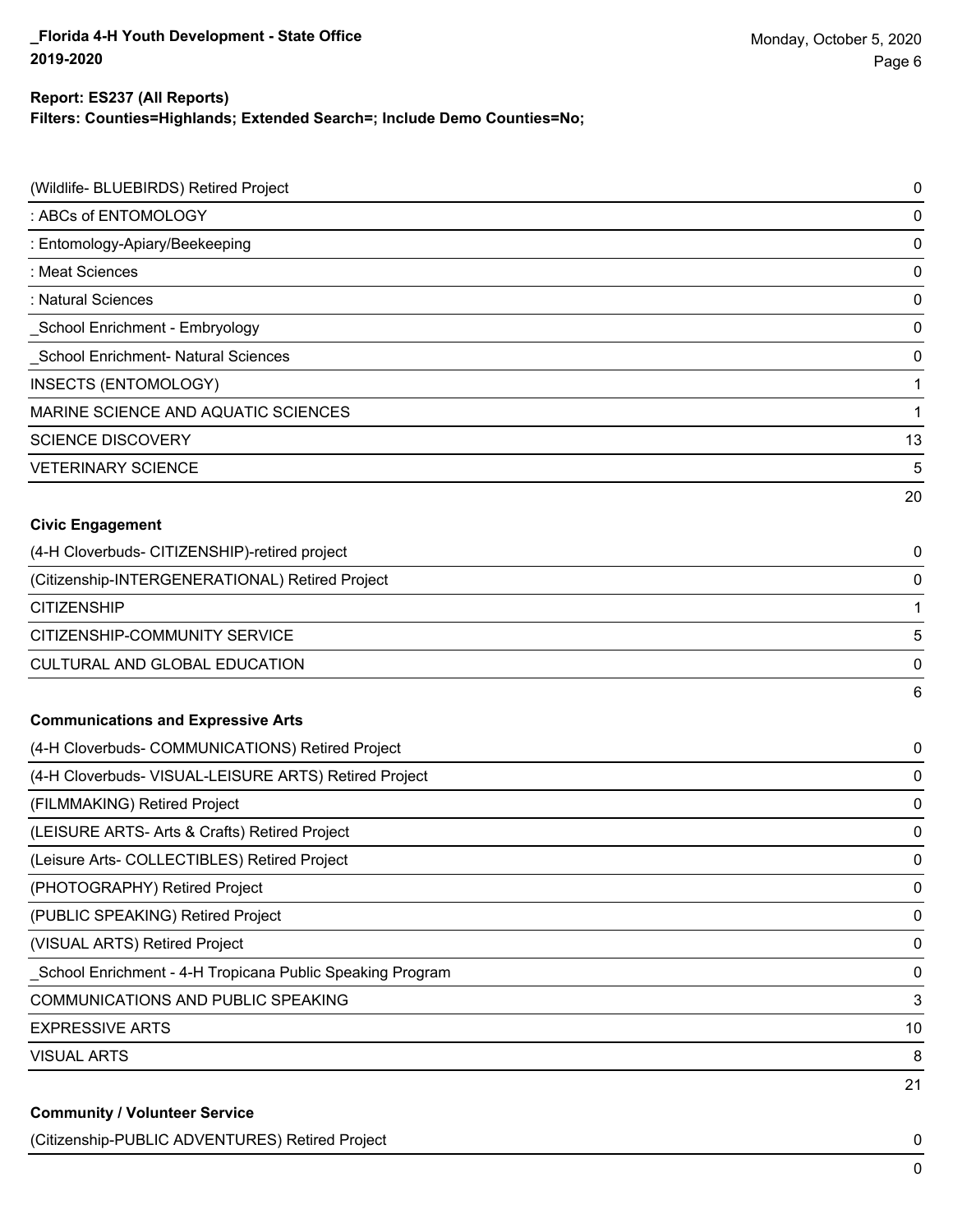**Consumer and Family Science**

#### **Filters: Counties=Highlands; Extended Search=; Include Demo Counties=No; Report: ES237 (All Reports)**

| (4-H Cloverbuds- CLOTHING) Retired project                   | 0  |
|--------------------------------------------------------------|----|
| (CHILD DEVELOPMENT Babysitting) Retired Project              | 0  |
| (Clothing - SELECTION) Retired Project                       | 0  |
| (Clothing - SEWING) Retired Project                          | 0  |
| (Clothing-Sewing- QUILTING) Retired Project                  | 0  |
| (CONSUMER EDUCATION AND SHOPPING) Retired Project            | 0  |
| (Human Development - Talking with TJ) Retired Project        | 0  |
| (HUMAN DEVELOPMENT) Retired Project                          | 0  |
| (Human Development-CHOICES) Retired Project                  | 0  |
| (Money Management - FINANCIAL CHAMPIONS) Retired Project     | 0  |
| : Consumer Choices Event                                     | 0  |
| 4-H CLOVERBUDS                                               | 64 |
| Animal Science- ALL ABOUT ANIMALS                            | 0  |
| Animal Sciences- LIVESTOCK JUDGING                           | 0  |
| Animals-PETS/SMALL ANIMALS                                   | 0  |
| CHILD DEVELOPMENT & CHILD CARE                               | 1  |
| Citizenship-SERVICE LEARNING                                 | 0  |
| <b>CLOTHING &amp; SEWING</b>                                 | 5  |
| <b>Exploring Farm Animals</b>                                | 0  |
| Hog-n-Ham Project                                            | 0  |
| Marine Science                                               | 0  |
| <b>MONEY MANAGEMENT</b>                                      | 3  |
| Performing Arts-DANCE/MOVEMENT                               | 0  |
| Pet Pals                                                     | 0  |
| Plant Pals, K-3 (5-8 yrs)                                    | 0  |
| test                                                         | 0  |
| Wildlife - Birds                                             | 0  |
|                                                              | 73 |
| <b>Environmental Education / Earth Sciences</b>              |    |
| (4-H Cloverbuds- ENVIRONMENT-Earth Sciences) Retired Project | 1  |
| : Recycling                                                  | 0  |
| : Water Education                                            | 0  |
| School Enrichment - Project Learning Tree                    | 0  |
| School Enrichment- Environmental Sciences                    | 0  |
| <b>EARTH SCIENCES</b>                                        | 0  |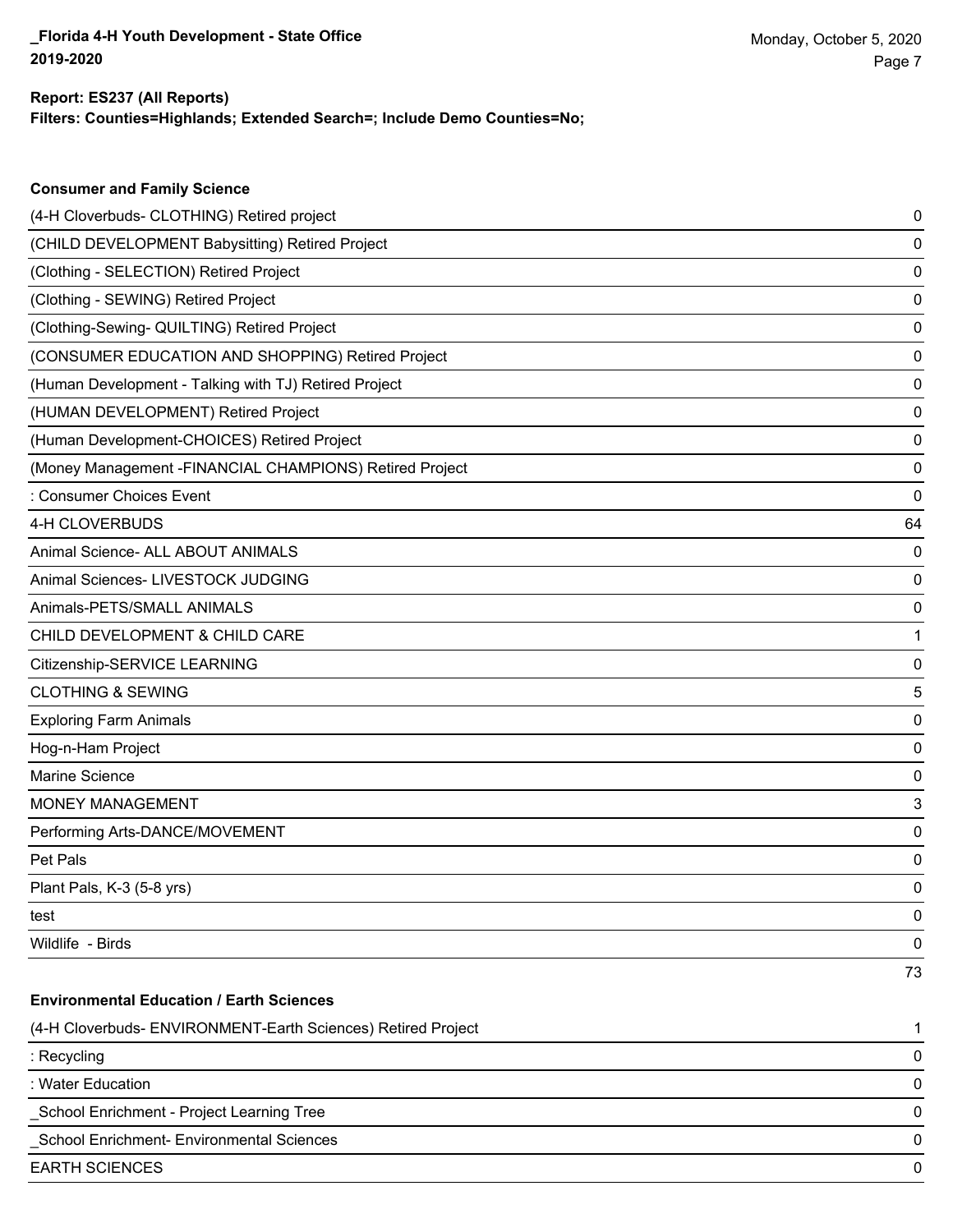### **Report: ES237 (All Reports)**

**Filters: Counties=Highlands; Extended Search=; Include Demo Counties=No;**

| <b>ENERGY</b>                                         | $\mathbf 0$    |
|-------------------------------------------------------|----------------|
| <b>ENVIRONMENTAL SCIENCES</b>                         | 3              |
| <b>FORESTRY</b>                                       | 0              |
| <b>OUTDOOR EDUCATION</b>                              | 1              |
| SOIL AND WATER SCIENCES                               | 0              |
| <b>SPORTFISHING</b>                                   | 6              |
| <b>SS - SHOOTING SPORTS</b>                           | 14             |
| <b>SS-ARCHERY</b>                                     | 21             |
| SS-HUNTING 10y/o                                      | 3              |
| SS- MUZZLELOADING 12y/o                               | 0              |
| SS-RIFLE, AIR                                         | 1              |
| SS- RIFLE, SMALL BORE                                 | $\overline{2}$ |
| SS-SHOTGUN 10y/o                                      | $\overline{2}$ |
| <b>WILDLIFE &amp; HABITATS</b>                        | $\mathbf 0$    |
|                                                       | 54             |
| <b>Foods and Nutrition</b>                            |                |
| (4-H Cloverbuds- FOODS & NUTRITION) Retired Project   | 0              |
| (Food - SPORTS NUTRITION) Retired Project             | 0              |
| (FOOD AND FOOD PRESERVATION SCIENCES) Retired Project | $\mathbf 0$    |
| (FOOD PREP AND COOKING) Retired Project               | $\mathbf 0$    |
| (Food Prep- BREADS & BREADMAKING) Retired Project     | 0              |
| (Food Prep- DAIRY FOODS) Retired Project              | 0              |
| (Food Prep- MICROWAVE MAGIC) Retired Project          | $\mathbf 0$    |
| (Food Science- FOOD PRESERVATION) Retired Project     | 0              |
| School Enrichment - Up for the Challenge              | $\mathbf 0$    |
| <b>School Enrichment - YUM</b>                        | $\mathbf 0$    |
| School Enrichment - YUMMEE                            | 0              |

\_School Enrichment- Nutrition 0

FOOD & NUTRITION 15

#### **Health**

| PERSONAL WELL BEING                         |   |
|---------------------------------------------|---|
| : Healthy Living                            |   |
| (HEALTH: PHYSICAL ACTIVITY) Retired Project | 0 |
| (Health-HEALTH ROCKS) Retired Project       |   |

15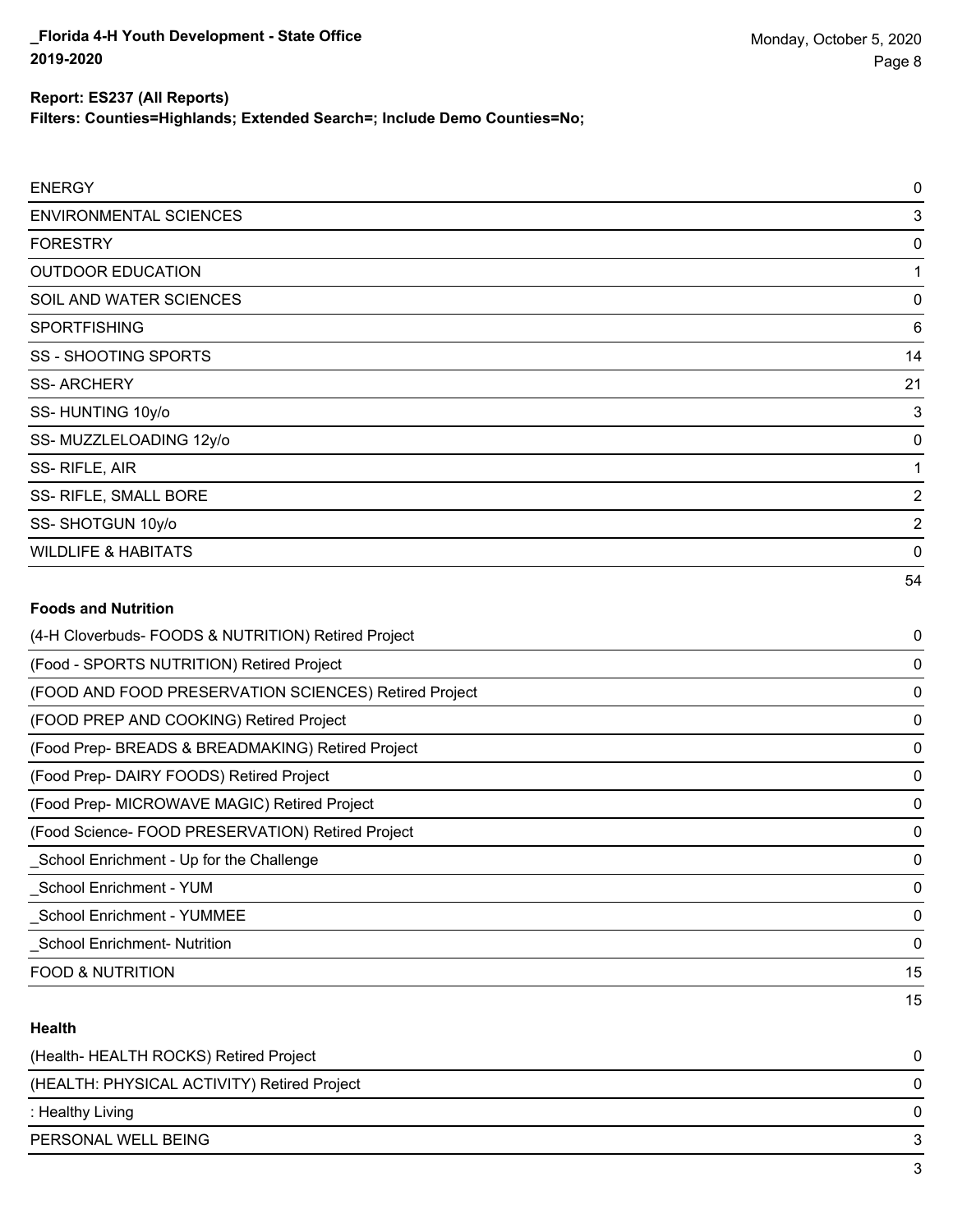#### **Report: ES237 (All Reports)**

**Filters: Counties=Highlands; Extended Search=; Include Demo Counties=No;**

| <b>Leadership and Personal Development</b>                 |                |
|------------------------------------------------------------|----------------|
| (4-H Cloverbuds- LEADERSHIP) Retired Project               | 0              |
| (4-H Cloverbuds_DISCOVERY Projects) Retired Project        | $\pmb{0}$      |
| (Home Environment- CHANGING SPACES) Retired Project        | $\pmb{0}$      |
| (Plant Sciences - Mowing for Money) Retired Project        | $\pmb{0}$      |
| (Workforce Prep- CAREER DEVELOPMENT) Retired Project       | $\pmb{0}$      |
| (Workforce Prep- ENTREPRENEURSHIP) Retired Project         | $\pmb{0}$      |
| : Character Education                                      | $\pmb{0}$      |
| : Personal Development                                     | $\pmb{0}$      |
| <b>EXPLORING 4-H</b>                                       | 13             |
| LEADERSHIP DEVELOPMENT                                     | $\overline{7}$ |
| <b>WORKPLACE PREPARATION</b>                               | 3              |
|                                                            | 23             |
| <b>Personal Safety</b>                                     |                |
| (Health and Safety- ATV SAFETY) Retired Project            | 0              |
| (Health- EMERGENCY PREPARDNESS) Retired Project            | 0              |
| <b>ATV SAFETY</b>                                          | 11             |
| <b>SAFETY</b>                                              | 0              |
|                                                            | 11             |
| <b>Physical Sciences</b>                                   |                |
| (ASTRONOMY) Retired Project                                | 0              |
| : Weather and Climate                                      | 0              |
| <b>AEROSPACE</b>                                           | $\overline{2}$ |
|                                                            | $\overline{2}$ |
| <b>Plant Science</b>                                       |                |
| (4-H Cloverbuds- PLANT SCIENCES-Gardening) Retired Project | 0              |
| (GROWING CITRUS) Retired Project                           | 4              |
| (Plant Sciences-GARDENING) Retired Project                 | $\pmb{0}$      |
| (Plants - Gardening - FLOWERS) Retired Project             | $\pmb{0}$      |
| (Plants - Gardening - VEGETABLES) Retired Project          | $\pmb{0}$      |
| (Plants - Gardening-CONTAINER GARDENING) Retired Project   | $\pmb{0}$      |
| School Enrichment- Gardening and Plants                    | $\pmb{0}$      |
| <b>GARDENING AND PLANTS</b>                                | 28             |

GARDENING AND PLANTS: JR MASTER GARDENER 0